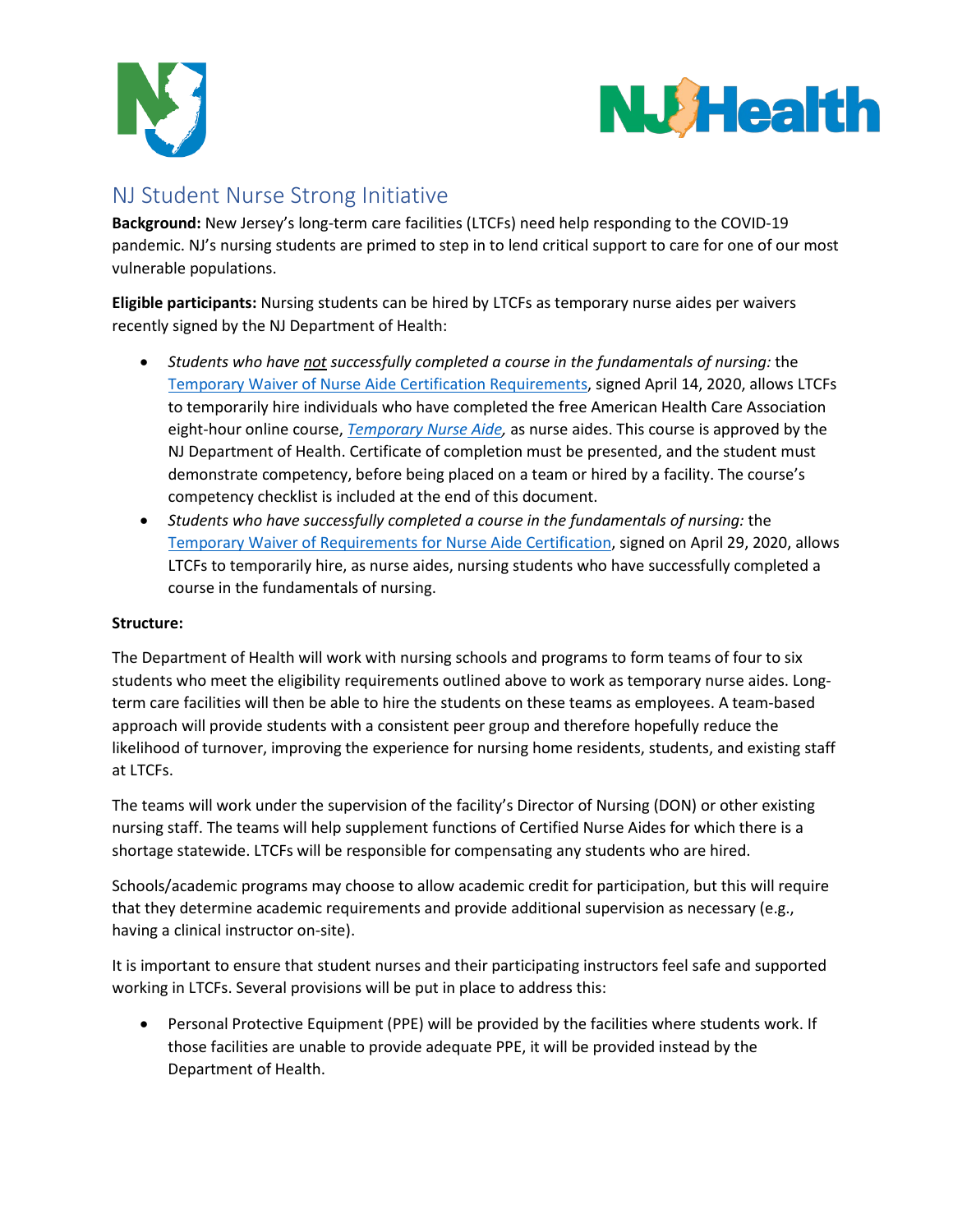- Students who are concerned about exposing their families to COVID-19 will be provided the option of staying in a hotel room as an accommodation on behalf of the Department of Health.
- The Department of Health will work with nursing schools to ensure participating students have access to counseling and other forms of mental health support.

#### **For Students:**

- To join the "NJ Student Nurse Strong" Initiative, you should register via the online "NJ Student Nurse Strong" [portal](https://form.jotform.com/201264344018143) and contact your nursing school's designated point of contact to be placed on a team.
- Once you have confirmed your credentials (either through relevant coursework or the approved online course) and passed a mandatory criminal background check, you will be eligible to be hired by a LTCF as a temporary nurse aide.
- If hired, you will work as a temporary nurse aide in a team of four to six nursing students. The facility's DON or other senior RN will supervise you as you work with LTCF residents. Many of these residents will be elderly and will require intensive and focused levels of care. The team structure will enable you to rely on fellow nursing students and supervisors for support.
- If you register individually and not with a school or program coordinated team, the Department of Health can place you on a team, if you'd like, and match you to a facility according to the geographic location of your nursing school.
- The team-based approach is the recommended option, but you are welcome to participate on your own if you prefer.

#### **For Nursing School Deans and Program Administrators**

- If you have students who are interested and meet the eligibility requirements (either through relevant coursework or the approved online course), please direct them to register via the online "NJ Student Nurse Strong" [portal](https://form.jotform.com/201264344018143).
- If you are interested and have the capacity to do so, you can also help the Department of Health by coordinating teams of 4-6 nursing students. You can enter each team member into the form.
	- $\circ$  If you choose to coordinate a team, the Department of Health will match it to a facility nearby the campus unless you direct otherwise.
	- $\circ$  If program instructors are available, they are welcome to participate as in a supervisory role for the team to alleviate some strain from the facility staff.
- Should you choose to award credit to students for their work in LTCFs, several provisions apply:
	- $\circ$  You must submit a waiver request to the Office of the Secretary of Higher Education (OSHE) to allow for in-person instruction, if your institution has not done so already. Click [here](https://nj.gov/highereducation/documents/pdf/index/OSHE_Waiver%20Process_3.17.20.pdf) for more information about the process to submit an OSHE waiver request. Before submitting your waiver request, please consider reviewing DOH's [public health](https://nj.gov/highereducation/PDFs/ChecklistOSHE0420.pdf)  [checklist](https://nj.gov/highereducation/PDFs/ChecklistOSHE0420.pdf) for infection control plan considerations.
	- $\circ$  If your nursing program requires a certain level of academic supervision for students to receive credit, you must provide nursing faculty who can serve as supervisors. LTCF nursing staff cannot offer supervision for the purposes of academic credit.

#### **For Long-Term Care Facility Administrators**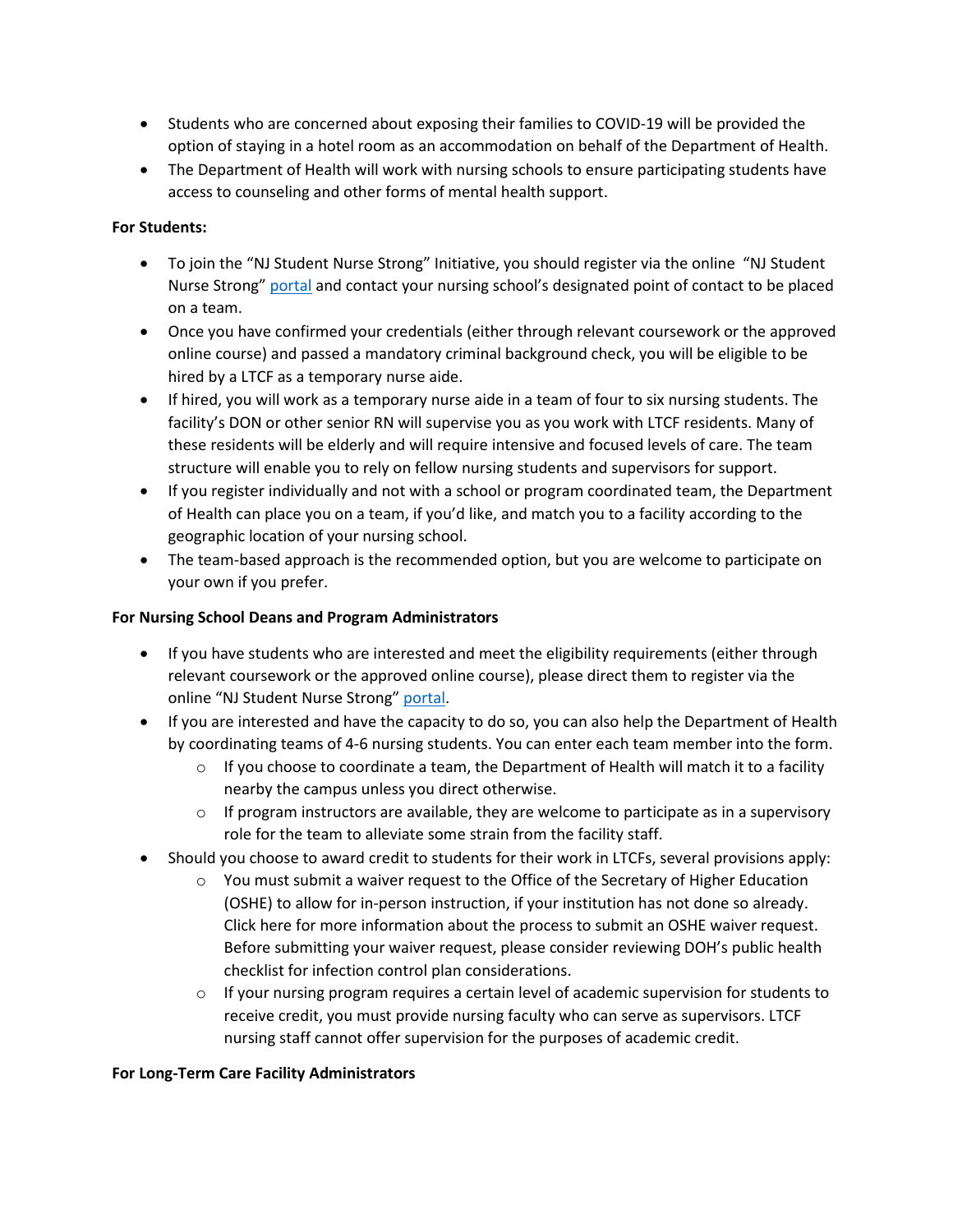- Concurrent with Governor Murphy's Executive Order[s 103](https://nj.gov/infobank/eo/056murphy/pdf/EO-103.pdf) and [119,](https://nj.gov/infobank/eo/056murphy/pdf/EO-119.pdf) the Department of Health has adopted [a temporary waiver](https://www.nj.gov/health/legal/covid19/4-14-2020_NurseAideTempCert_Waiver.pdf) to N.J.A.C. 8:39-43.2, which sets forth the requirements for applicants to be employed as nurse aides in long-term care facilities. This waiver allows individuals who have completed the online training course to provide nurse aide services as long as the COVID-19 Public Health Emergency remains in place.
- Concurrent with Governor Murphy's Executive Order[s 103](https://nj.gov/infobank/eo/056murphy/pdf/EO-103.pdf) and [119,](https://nj.gov/infobank/eo/056murphy/pdf/EO-119.pdf) the Department of Health has adopted [a temporary waiver](https://www.nj.gov/health/legal/covid19/4-29-20_WaiverRequirements_forNurseAideCertification.pdf) to N.J.A.C. 8:39-43.1, 8:39-43.2, 8:39-43.3(a), 8:39- 43.4(a), 8:39-43.6(a) and (d), and 8:431-2.5, which sets forth requirements for Nurse Aide Certification. This waiver allows individuals who have successfully completed a course in the fundamentals of nursing to be temporarily employed as certified nurse aides for up to 45 days following the termination of the COVID-19 Public Health Emergency.
- The Department of Health, in partnership with nursing school faculty and administrators, will ensure that students have the necessary training to provide services in your facilities. Nursing students who have not yet successfully completed a course in the fundamentals of nursing will need to complete the eight-hour online training course. Certificate of completion must be presented, and the student must demonstrate competency using the program's skills competency checklist, before being hired by a facility.
	- $\circ$  By the end of this online course, students will learn the essentials of long-term care, how to prevent and control infection, specific practices to improve patient care (e.g., pain management, nutrition, skin integrity, repositioning), and best practices for communicating with patients and facility administrators.
	- o The course's competency checklist is included at the end of this document.
- Your facility will be responsible for paying student nurses who provide services.
- You will be responsible for providing all necessary PPE to nursing students (and their academic supervisors, as applicable) for the duration of their time at your facility. Should you not be able to provide necessary PPE, you should submit a request to the Department of Health.
- You will be responsible for reporting to the Department of Health the identities of nurse aides hired under this program, and for retaining the records of their employment and qualifications. You will also be responsible for immediately reporting any instances of abuse or neglect of residents or misappropriation of resident property by any nurse aide hired under the program.

Should you have any questions, please do not hesitate to contact us at [srv.nj@doh.nj.gov.](mailto:srv.nj@doh.nj.gov)

Thank you all for your commitment to our vulnerable residents in long-term care facilities and the entire state of New Jersey. We are honored to stand NJ Strong with you.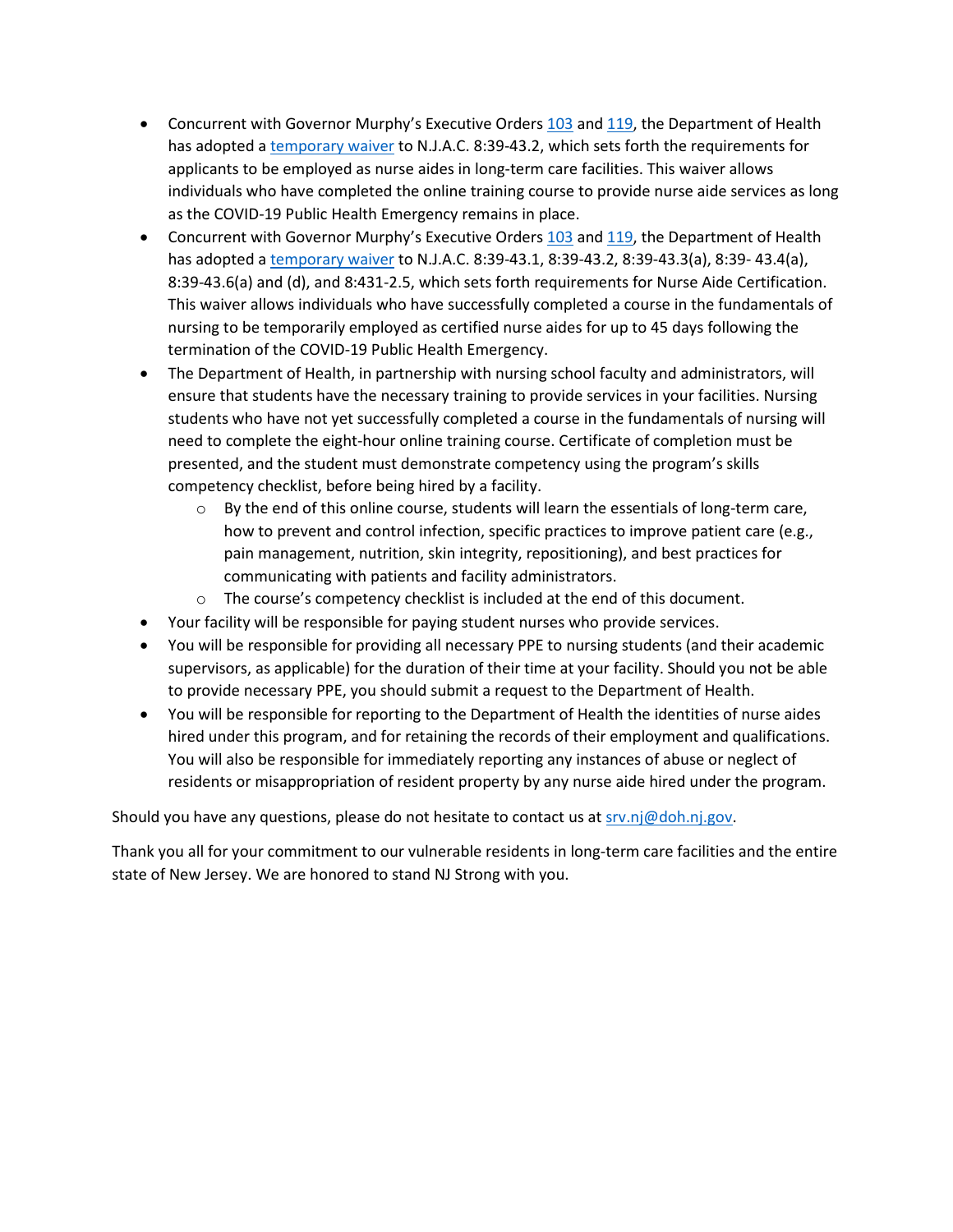# **Temporary Nurse Aide Skills Competency Checklist**

To be used for new employees who complete AHCA/NCAL's Temporary Nurse Aide Training Program [\(www.TempNurseAide.com\)](http://www.tempnurseaide.com/) **ADAPT AS NEEDED FOR FACILITY PROCESSES**

CMS DEFINITION §483.35 "Competency" is a measurable pattern of knowledge, skills, abilities, behaviors, and other characteristics that an individual needs to perform work roles or occupational functions successfully.

Many factors must be considered when determining whether or not facility staff have the specific competencies and skill sets necessary to care for residents' needs, as identified through the facility assessment, resident-specific assessments, and described in their plan of care.

All nursing staff must also meet the specific competency requirements as part of their license and certification requirements defined under State law or regulations.

Demonstration of Competency - Competency may not be demonstrated simply by documenting that staff attended a training, listened to a lecture, or watched a video. A staff's ability to use and integrate the knowledge and skills that were the subject of the training, lecture or video must be assessed and evaluated by staff already determined to be competent in these skill areas.

Examples for evaluating competencies may include but are not limited to:

- Lecture with return demonstration for physical activities;
- A pre- and post-test for documentation issues;
- Demonstrated ability to use tools, devices, or equipment that were the subject of training and used to care for residents;
- Reviewing adverse events that occurred as an indication of gaps in competency; or
- Demonstrated ability to perform activities that is in the scope of practice an individual is licensed or certified to perform.

| <b>Skill</b>                  | <b>Competency Date</b> | <b>Observed By</b> |
|-------------------------------|------------------------|--------------------|
| <b>Standard Precautions</b>   |                        |                    |
| Handwashing                   |                        |                    |
| Using Barriers (Gloves,       |                        |                    |
| Gowns, Mask, etc.)            |                        |                    |
| <b>Isolation/Transmission</b> |                        |                    |
| <b>Based Precautions</b>      |                        |                    |
| Cleaning, Disinfection,       |                        |                    |
| Sterilization                 |                        |                    |
| <b>Personal Care Routines</b> |                        |                    |
| (bathing)                     |                        |                    |
| Shampooing                    |                        |                    |
| Oral Hygiene                  |                        |                    |
| <b>Denture Care</b>           |                        |                    |
| Grooming                      |                        |                    |
| Shaving                       |                        |                    |
| <b>Nail Care</b>              |                        |                    |

### **Preventing Infection While Providing Personal Care**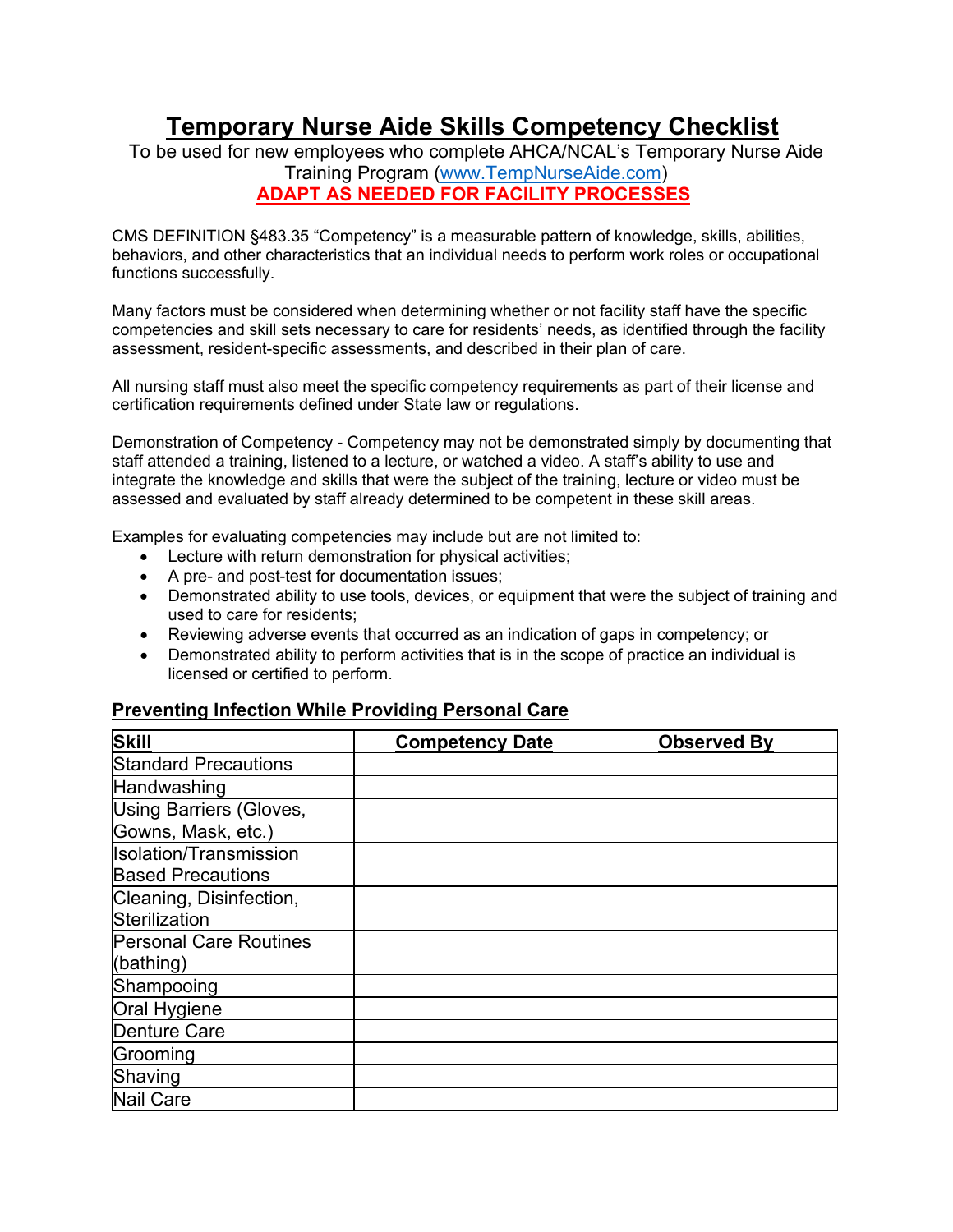## **Personal Safety and Emergency Care**

| <b>Skill</b>                | <b>Competency Date</b> | <b>Observed By</b> |
|-----------------------------|------------------------|--------------------|
| Dressing/Undressing         |                        |                    |
| <b>Bloodborne Pathogens</b> |                        |                    |
| <b>Body Mechanics</b>       |                        |                    |
| <b>Choking</b>              |                        |                    |
| Injury Prevention           |                        |                    |

### **Documentation and Core Nursing Skills**

| <b>Skill</b>            | <b>Competency Date</b> | <b>Observed By</b> |
|-------------------------|------------------------|--------------------|
| Documentation           |                        |                    |
| Bedmaking               |                        |                    |
| Making an Occupied Bed  |                        |                    |
| Transferring a Resident |                        |                    |

## **Positioning, Moving, and Restorative Care**

| Skill                         | <b>Competency Date</b> | <b>Observed By</b> |
|-------------------------------|------------------------|--------------------|
| Positioning                   |                        |                    |
| Moving Up in Bed When         |                        |                    |
| <b>Resident Unable</b>        |                        |                    |
| Moving a Resident             |                        |                    |
| Stand, Pivot, Transfer        |                        |                    |
| <b>Assisting with Walking</b> |                        |                    |
| (ambulation)                  |                        |                    |

### **Nutrition and Elimination**

| <b>Skill</b>                      | <b>Competency Date</b> | <b>Observed By</b> |
|-----------------------------------|------------------------|--------------------|
| <b>Assisting with Meals</b>       |                        |                    |
| <b>Assisting with Elimination</b> |                        |                    |
| (toileting)                       |                        |                    |
| Assisting with Ostomy             |                        |                    |

### **Advanced and Specialty Care Environments**

| <b>Skill</b>            | <b>Competency Date</b> | <b>Observed By</b> |
|-------------------------|------------------------|--------------------|
| Oxygen Therapy          |                        |                    |
| Motivate Resident/Stop  |                        |                    |
| when Resists            |                        |                    |
| Specific Behavioral     |                        |                    |
| Symptoms                |                        |                    |
| Specific Techniques for |                        |                    |
| <b>ADLs</b>             |                        |                    |